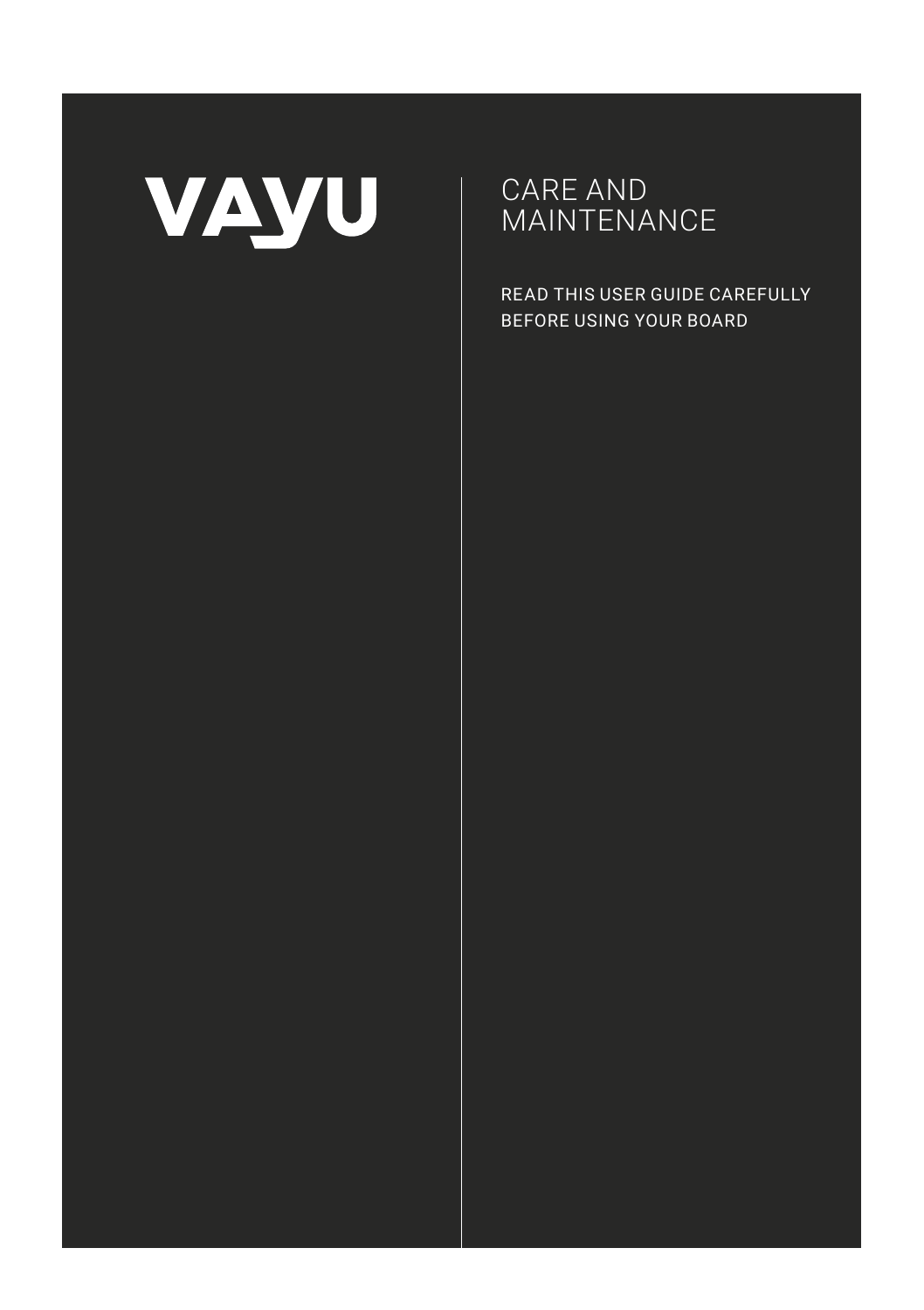# **AS IN ANY GOOD RELATIONSHIP, YOUR FOIL, WING, BOARD OR KITE NEEDS LOVE, ATTENTION AND CARE!**

You've made the splurge, and like anything of value, your new foil needs proper care. If treated as a set-it-and-forget-it component, it will soon become seriously corroded.

## **WHY DOES YOUR FOIL CORRODE IN SALT WATER?**

*THE SCIENCE OF GALVANIC AND ELECTROLYTIC CORROSION*

It's not simply the saltwater-meets-metal aspect that triggers the detrimental reaction in your foil. The problems are exponentially less pressing if you're a freshwater foiler, but the two primary archenemies in this story are carbon and aluminum.

Saltwater acts as an electrolytic bridge between the wet, ignoble aluminum, thereby coaxing it into reacting with its neighboring carbon. Though we've thoroughly separated the two with a generous layer of fiberglass, saltwater invariably travels

up the threads in the titanium bolts. This is especially true if even the smallest grains of sand get stuck in the threads and the crust begins to build. Once the aluminum and carbon are wedded, they don't like to come apart. Over time, what's left is a bolt that refuses to budge, and a prompt call to our VAYU customer service line…

The good news: frequent loosening and flushing with freshwater significantly slows this process and if you'll do this frequently, your foil will last for many years.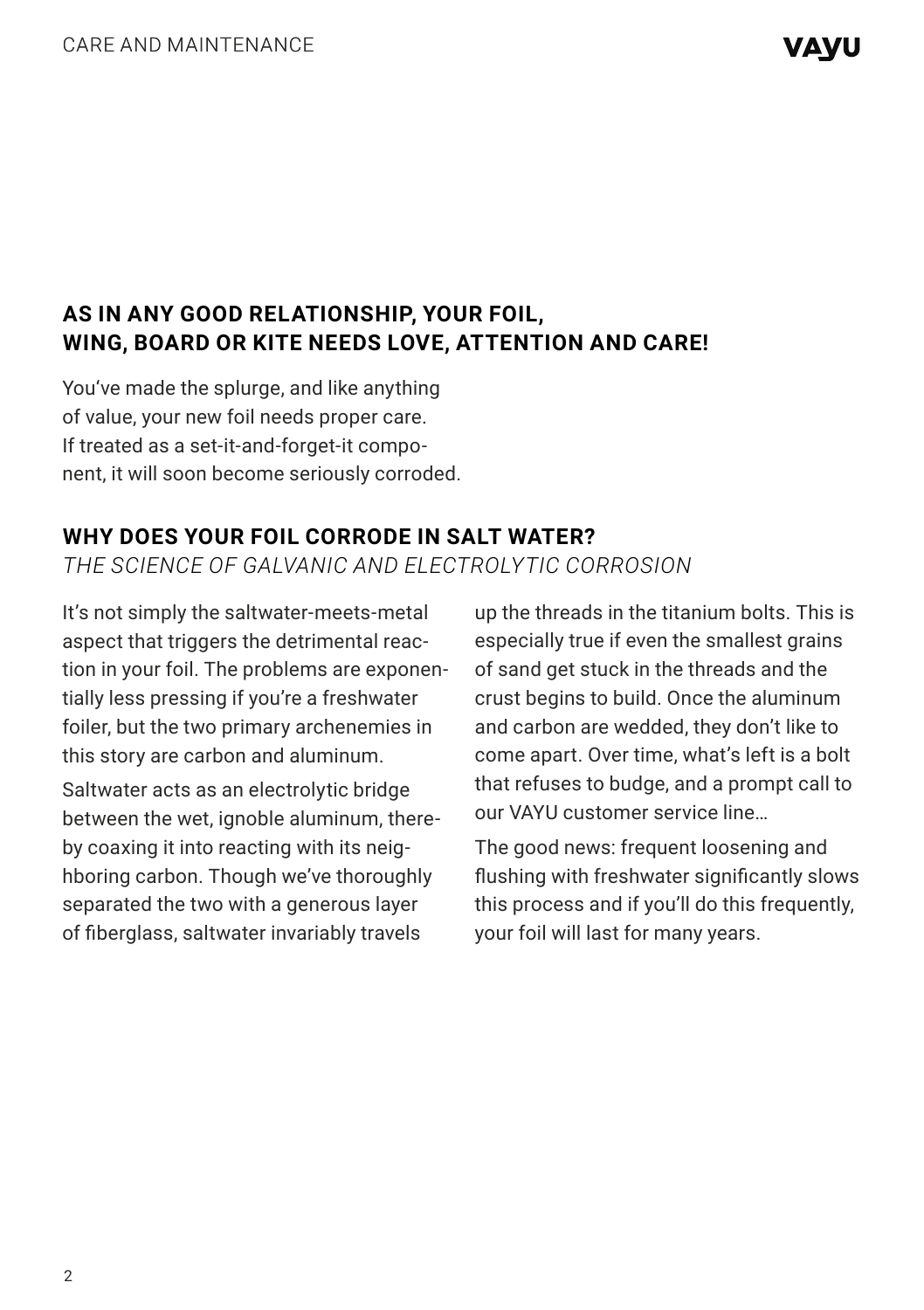## **MAINTENANCE**

Proper maintenance, both before and after using your foil, are essential for prolonging its life. To minimize sand and dirt exposure, it's important to assemble your foil in a clean, sand-free area. If transporting your foil fully assembled is not an option, assemble as many components as you can ahead of time.

Follow these simple steps regularly to minimize corrosion and prevent the components of your foil from fusing together. This is especially important with saltwater exposure!

- 1. Rinse your foil with fresh water after every use.
- 2. Disassemble and clean your foil regularly.
- 3. Before assembling, coat all areas of your foil and hardware that are touching each other with Lanolin oil or an equivalent. Don't forget the inside of your front wing. A cotton swab works well for this.
- 4. Coat all bolt hardware with Lanolin oil and wrap with Teflon tape before assembling.

For saltwater exposure, we recommend repeating this process every time you foil, to maximize protection against corrosion.

#### **Notes:**

- 1. Lanolin, or wool's wax, is a natural oil that acts as a lubricant and a water repellent. If you have an allergy to wool, be sure to take precautions or use a different oil.
- 2. Wrap all bolt hardware in a thin layer of Teflon Tape. This will be a little tricky with bolts covered in a layer of Lanolin oil, but it acts as a second layer of protection to prevent your bolts from corroding and fusing with other components. Wrap the tape tight, so it fits through the threads of the foil properly without peeling off.
- 3. After these steps, assemble your foil as directed.